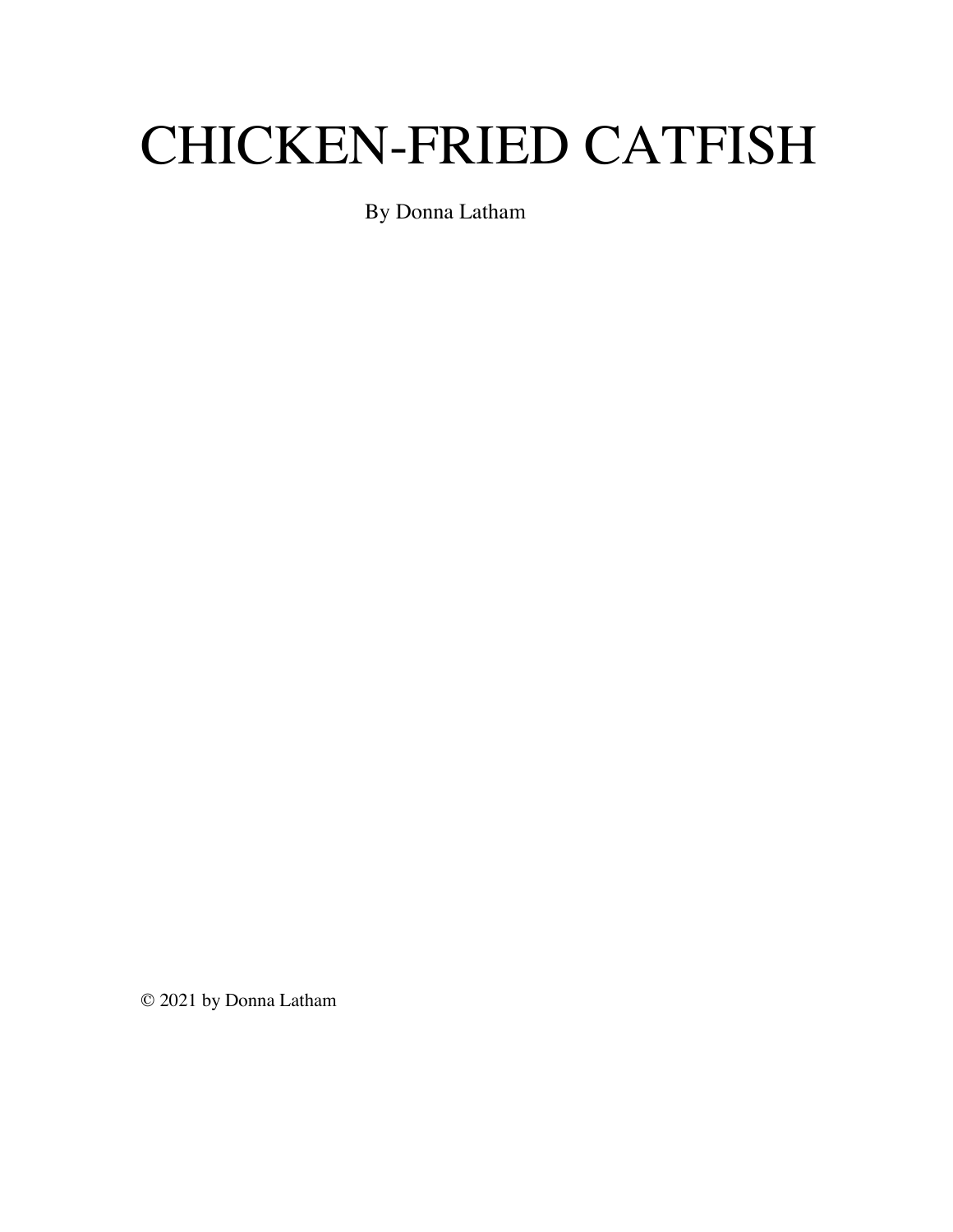# CHICKEN-FRIED CATFISH

Characters 1F, 1M

Sylvia —citizen honeypot; F Jimbro—seditionist douchebro in town for a few days, up to hideous trouble; M

Setting: A Zoom date Time: January 7, 2021

Synopsis: Following the murderous rampage of the Capitol Insurrection, Sylvia uses a dating app to hook and reel in a rampaging traitor.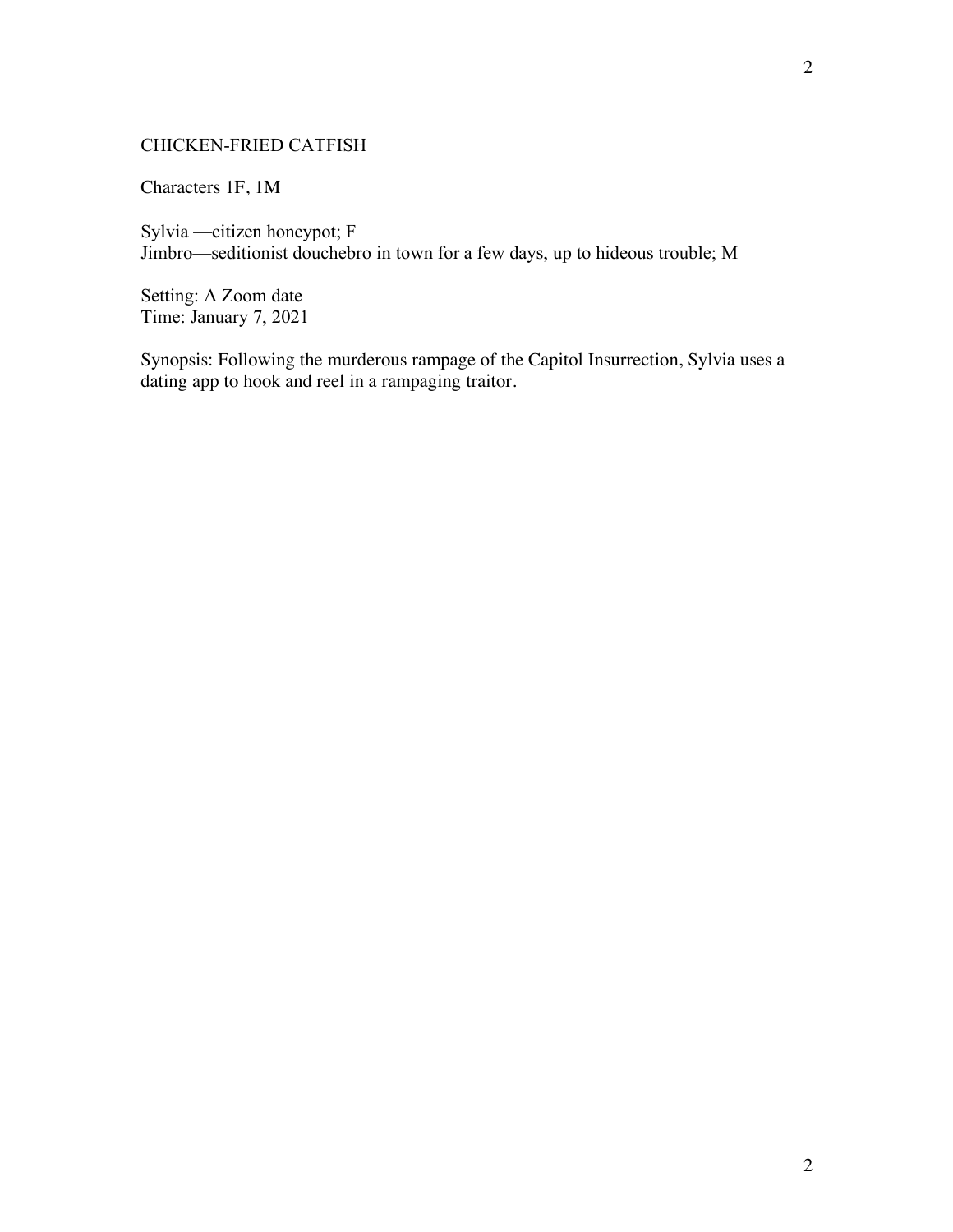# **SYLVIA**

*(Materializes on Zoom, dressed for date.)* Me, nervous? Oh, hell no. I tinkle ice water. I absofuckinlutely got this. After hours of post-insurrection doomscrolling? I tweaked my Gone Fresh Fishin' profile. Bedazzled it. With tantalizing sumptins-sumptins. Deployed hashtags with killer specificity. I cast my rod. Hooked a promising suitor. Engaged in alluring back-and-forth texts. I am primped. Poofed. Poised for my first Zoom date. Aaaaand—go!

> *(She touches up her lipstick, puffs her hair. Brings JIMBRO into the Zoom meeting. His face is bizarrely painted in what he believes is a* Braveheart *reference.)*

| Freeeeeedom!                                            | <b>JIMBRO</b> |
|---------------------------------------------------------|---------------|
| Whoa! It's YOU?                                         | <b>SYLVIA</b> |
| Stop the steal! Stop the steal!                         | <b>JIMBRO</b> |
| The marauder?                                           | <b>SYLVIA</b> |
|                                                         | <b>JIMBRO</b> |
| Invade! No retreat!                                     | <b>SYLVIA</b> |
| Horn-hat dude who wields a harpoon?                     |               |
| Hostile takeover! Save America!                         | <b>JIMBRO</b> |
| You weren't adorned in regalia on your profile picture. | <b>SYLVIA</b> |
| I glowed up for our date, sexy thang.                   | <b>JIMBRO</b> |
| It IS you. A bigger catch than I ever imagined.         | <b>SYLVIA</b> |
| Coo them sweet nothings. Viking likey.                  | <b>JIMBRO</b> |
|                                                         |               |

# SYLVIA

I'm your fangirl! I gawked at your rampage on network news.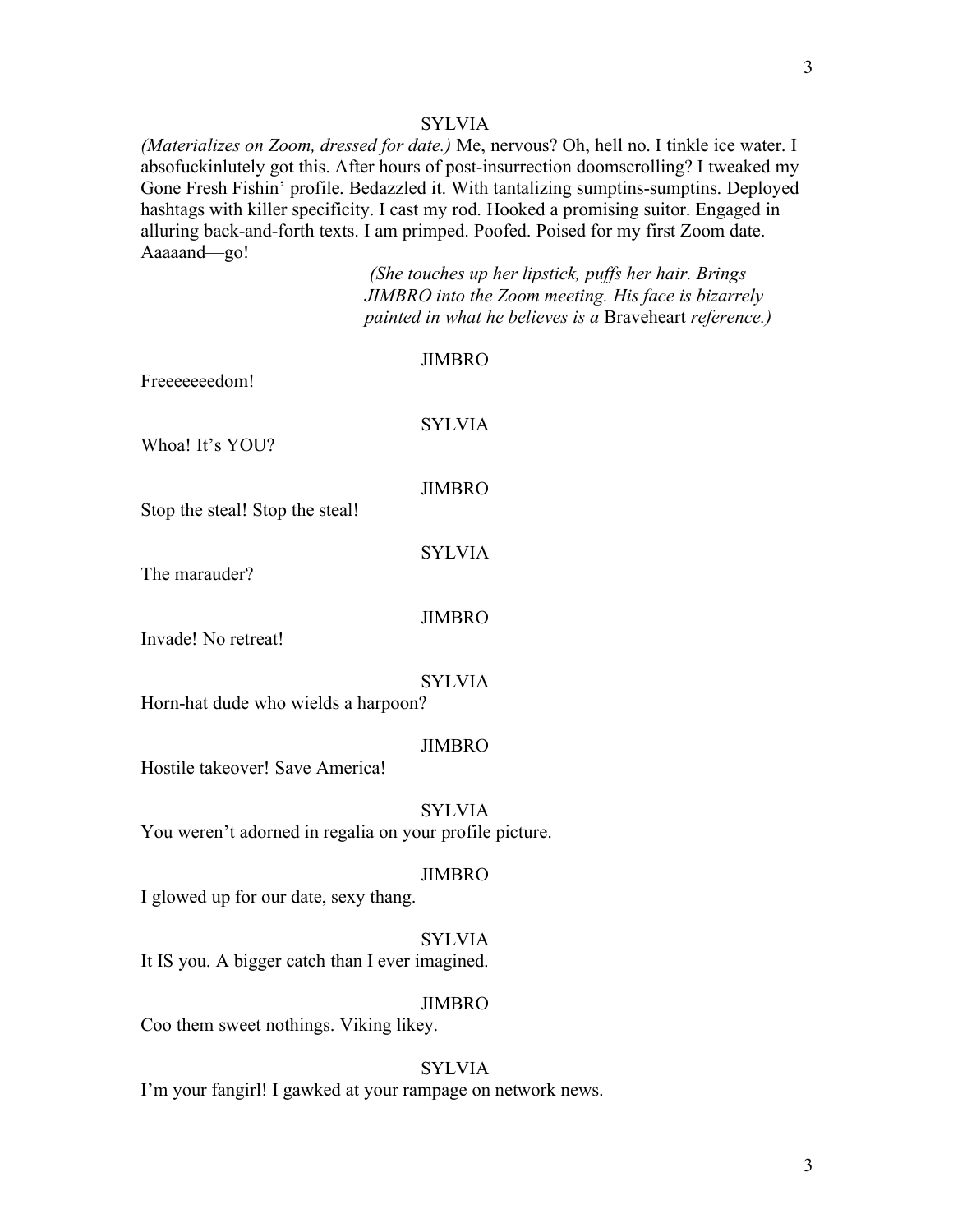Fake news!

# SYLVIA

You really know how to sweep a gal off her stilettos. You look fantastic, Jimbro. Festooned in Devil horns—

#### JIMBRO

Ram horns. One hunnert percent Murican ram.

SYLVIA

My bad.

#### JIMBRO

Is your video broken?

SYLVIA You're coming in crystal clear. Why?

JIMBRO

Well, I can't see you. Just an actual angel.

# **SYLVIA**

Aww.

#### JIMBRO

You're smokin' hot. A babilicious babe.

**SYLVIA** You're rockin' manly—um— pelts. Pole cat? Weasel?

JIMBRO

Wily Coyote, sexy thang. Was it my macho physique that lit your fire?

# **SYLVIA**

Not just that. Though you're definitely a gladiator. The most masculine man I've ever met.

# JIMBRO

Crossfit got to represent.

# SYLVIA

I mean, who needs a shirt in January? When it's 36 degrees…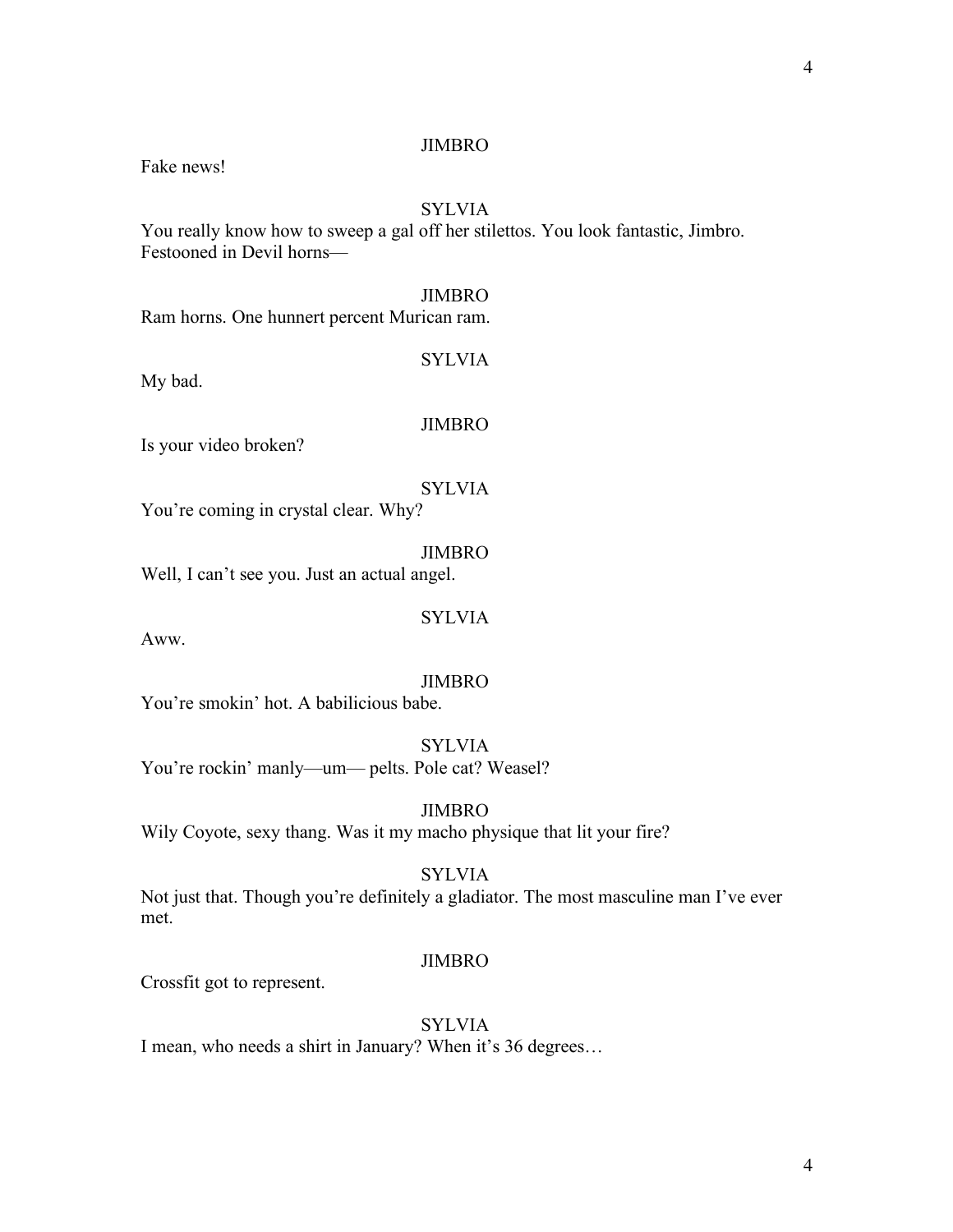Go bare-pecs or go home.

# SYLVIA

Like rootin' tootin' shirtless Putin…. Your profile leapt out. Left me breathless.

#### JIMBRO

"Jacked Patriot. NeoViking. Fighting fit. Called to action. In town for a few days."

#### **SYLVIA**

Totally hooked me. I don't usually date out-of-towners. But have you seen the guys in D.C.? Pencil-neck Liberals.

## JIMBRO

I mean. Do they even lift?

SYLVIA

I seek lasting love. My one-and-only soulmate.

JIMBRO

Oh, girl. You're traditional? Granny MeeMaw's gonna love on you.

## **SYLVIA**

Not a fleeting hook-up.

# JIMBRO

Wait—what? I mean—amazing! I'm from the Buckle of the Bible Belt, y'all. Looking for marriage. Rugrats. White picket fence. Happily ever after.

## **SYLVIA**

Do you know how difficult it is to find someone with family values?

JIMBRO I wanna be your hero. Decked out in Braveheart face paint

#### **SYVLIA**

So chivalrous!

#### JIMBRO

I'm your personal Princess Protection Patrol.

# **SYLVIA**

Mind your p's and q's. I've never worn a princess crown. I'm a queen, sugar.

## JIMBRO

Love me some Q's.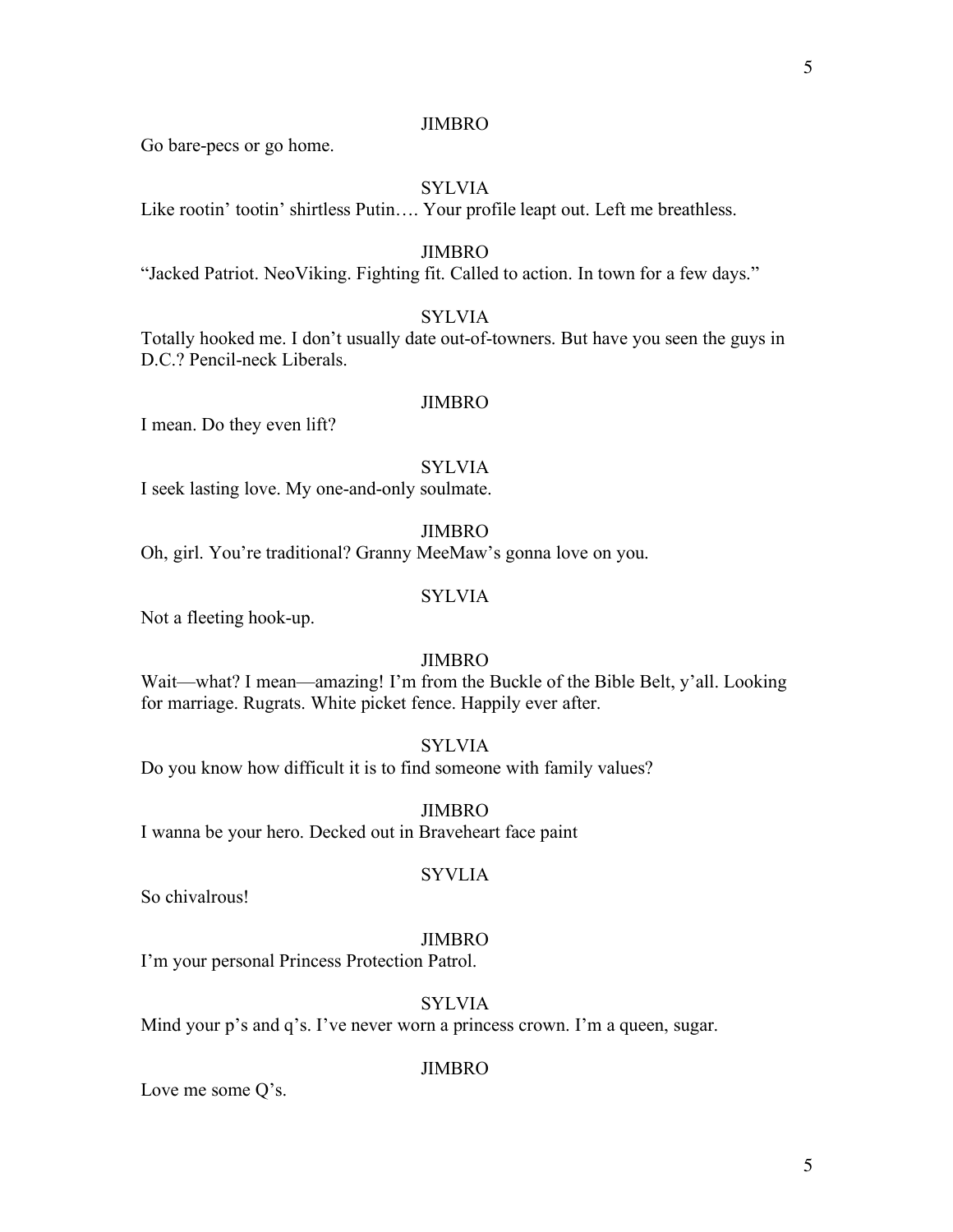# SYLVIA Wanna hear a crazy coincidence? Your favorite food is—

## JIMBRO

Chicken-fried catfish.

# SYLVIA

Mine, too.

# JIMBRO

Like Granny MeeMaw serves in my garden apartment.

# SYLVIA

You mean basement?

# JIMBRO

You live in one, too?

## SLYVIA

We're meant to be! I love those star-spangled tattoos. Your intriguing bio that rambled on and on and on.

# JIMBRO

"Anarchist. QAnon. Be my handmaiden. I'll be your hero.

SYLVIA

Yes, yes, all that. But what really hooked me? That hashtag.

## JIMBRO

PoppedAnErectionAtInsurrection?

# **SYLVIA**

Nope.

JIMBRO

Pillage and plunder like rollin' thunder?

# **SYLVIA**

Nope.

## JIMBRO

StopTheSteal?

## SYLVIA

Yep, that one…. Is that what you wore yesterday?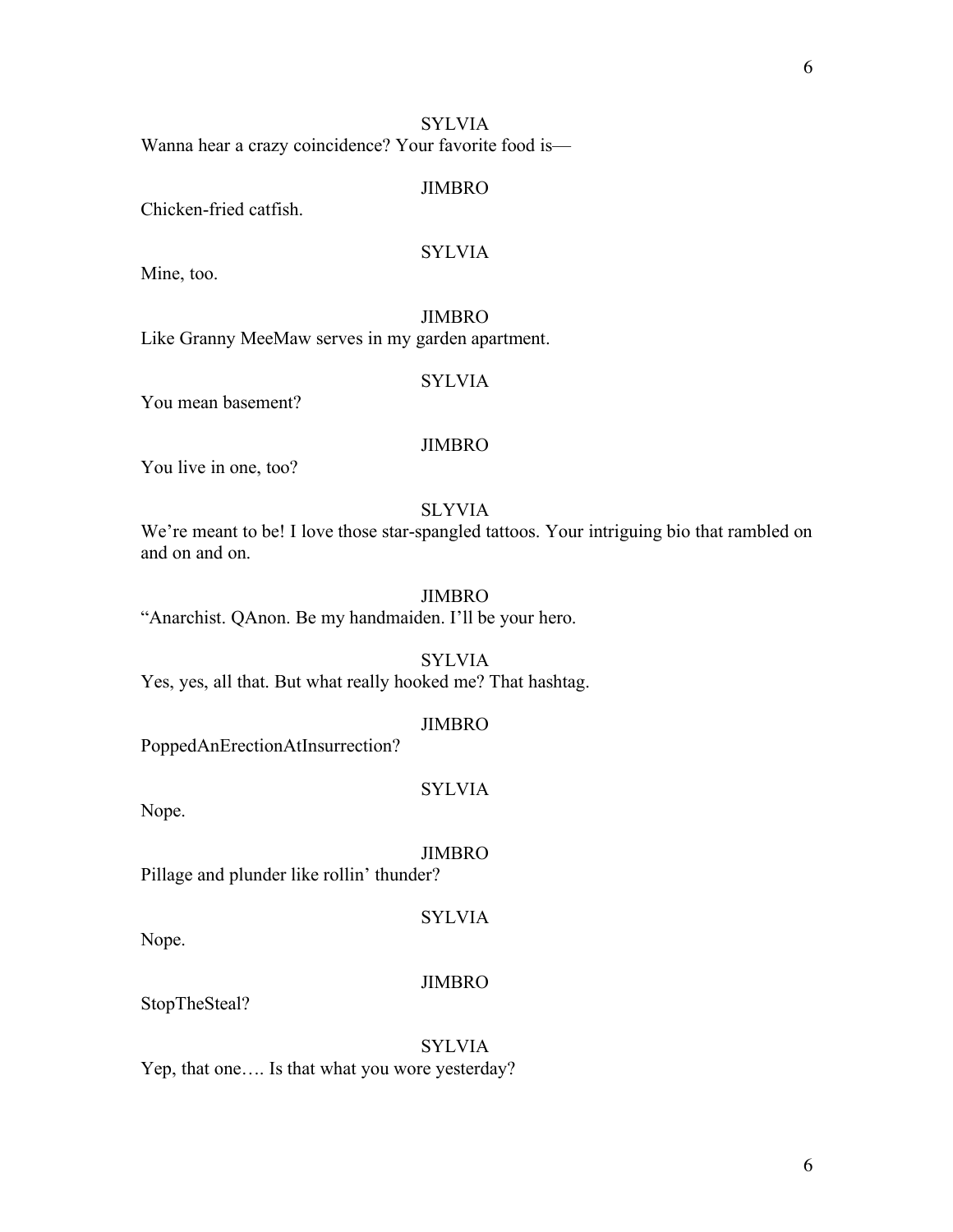Yes, ma'am.

# SYLVIA

Can you flex, sugar? Ripple those biceps? So I can snag a few photos?

#### JIMBRO

This is just between us, right?

## SYLVIA

Why so shy? Not chicken, are you?

#### JIMBRO

There's leakers and squealers everywhere.

# **SYLVIA**

You're loved. Special. Should be bursting with pride!

## JIMBRO

All the most faithful? The army that gathered from all over this land? We got pre-emptive pardons.

# SYLVIA

That's what I'm tryna tell you! So. Pretty please. Shake off the horns. Shimmy out of those pelts. They obscure your magnificent chiseled jaw.

#### JIMBRO

Grab all the pictures you want. Here's head on. Now? A profile. A toothy grin. A—

# SYLVIA

JIMBRO

SYLVIA

How about a ferocious roar? You know, with head hurled back? Neck all sinewy? Like they showed on fake news.

# That's called a Rebel yell, babe.

Of course. Silly me.

#### JIMBRO

ROWR!

# **SYLVIA**

Action shot! Howl with a white man's rage!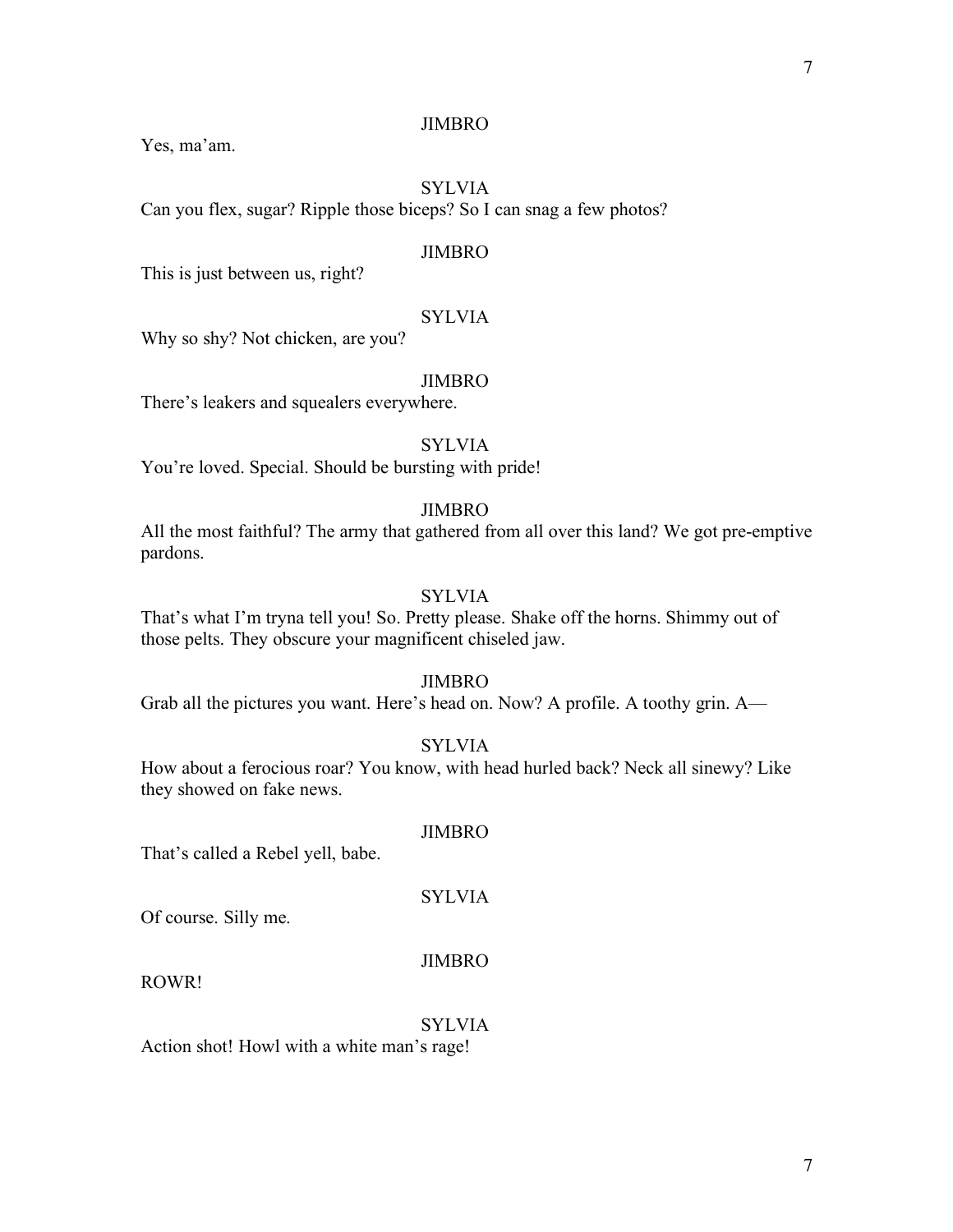# FREEDOM!

# **SYLVIA**

I'm just the luckiest little gal on the planet. Can't wait to show everyone my amazing new boyfriend. They'll be so jealous. That you're mine. All mine.

## JIMBRO

Even better? Imma text you some videos. First up. Me bustin' windows with my silver harpoon. Next. Me chuggin' AOC's caramel macchiato. Abandoned on her desk. Me belly-bashing my posse.

| More! Please and thank you.                            | <b>SYLVIA</b> |
|--------------------------------------------------------|---------------|
| Here's my personal favorite. Me!                       | <b>JIMBRO</b> |
| Again!                                                 | <b>SYLVIA</b> |
| Pounding my pecs.                                      | <b>JIMBRO</b> |
| Swoon!                                                 | <b>SYLVIA</b> |
|                                                        | <b>JIMBRO</b> |
| While my buddy scampers off with Fancy Nancy's podium. | SYLVIA        |

I wish you were here right now.

## JIMBRO

I'm your hero. I'll climb thorny vines. Bust into your golden tower.

## SYLVIA

No tower in the basement, though…

# JIMBO

Details, details. I'll rescue my damsel in distress. From Antifa bad guys. Wonky soy boys.

# **SYVLIA**

You romantic devil!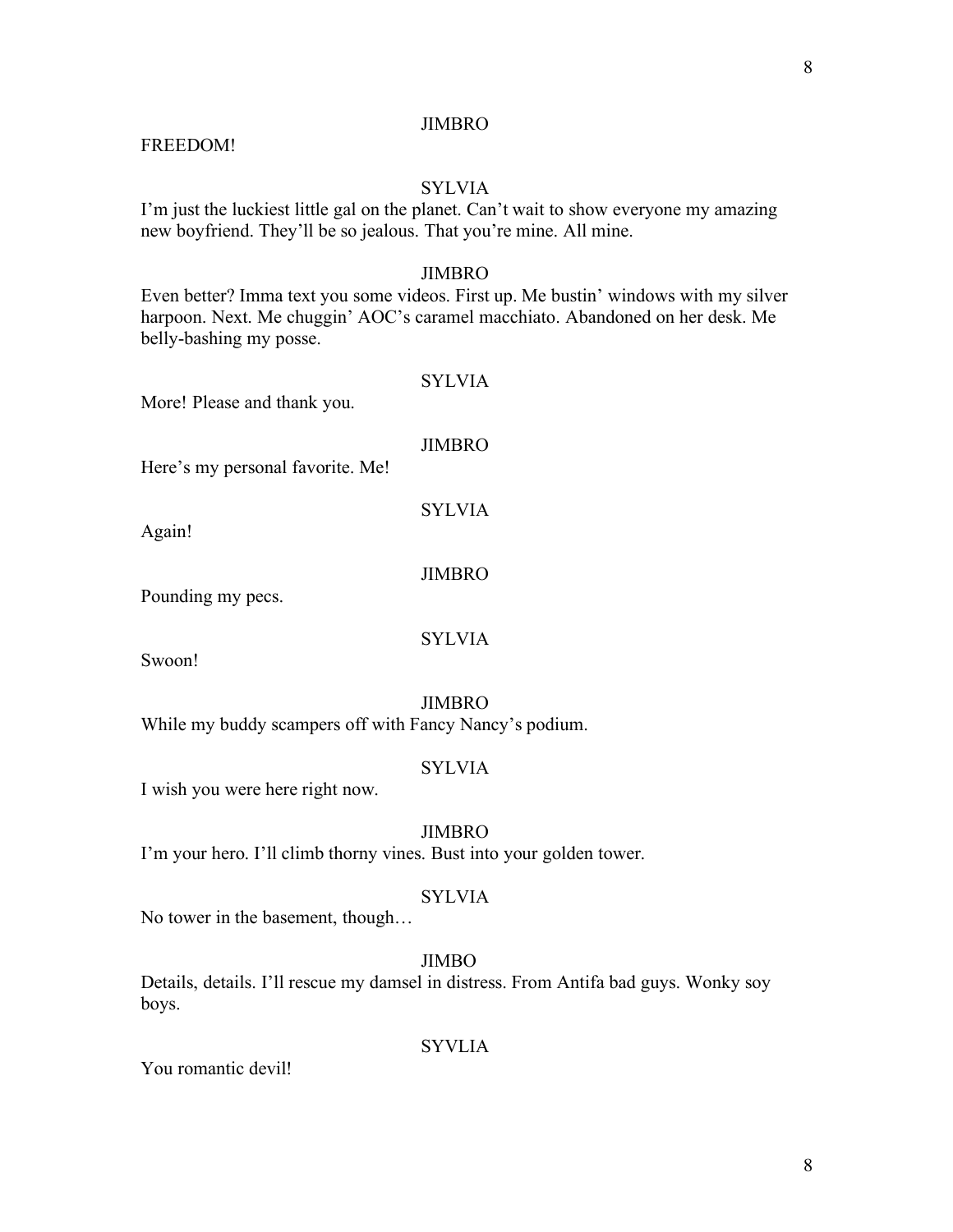Carry you off on my trusty stead.

# SYVLIA

We're twin flames! I feel so safe and protected with you.

#### JIMBRO

After, I mean. After I move out of GrannyMeeMaw's. This here alpha male is cocked. Locked. Fixin' to be rocked.

# SYLVIA

Where's my fainting sofa! I'm overcome with the vapers. Listen. Let's not wait one minute longer. Where are you now?

#### JIMBRO

Dinky's Tap.

#### **SYLVIA**

At Circle K Motel? That's practically outside my door!

#### JIMBRO

It's happy hour on the patio.

SYLVIA

Perfect!

#### JIMBRO

Getting crowded.

# **SYLVIA**

Should be easy-peasy to spot a smokin' hot guy. Rockin' face paint and pelts. But text me a picture anyway. So I can zone in on my manly man.

## JIMBRO

Like a horny heat-seeking missile.

SYLVIA Riiiight. Now, sit tight, sweetie. I'll be there in about 10 minutes.

#### JIMBRO

Make it five!

*(JIMBRO makes a heart with his hands and "beats" across his own heart. SYLVIA blows kiss, cuts him off Zoom. Thumbs number into cell phone.)*